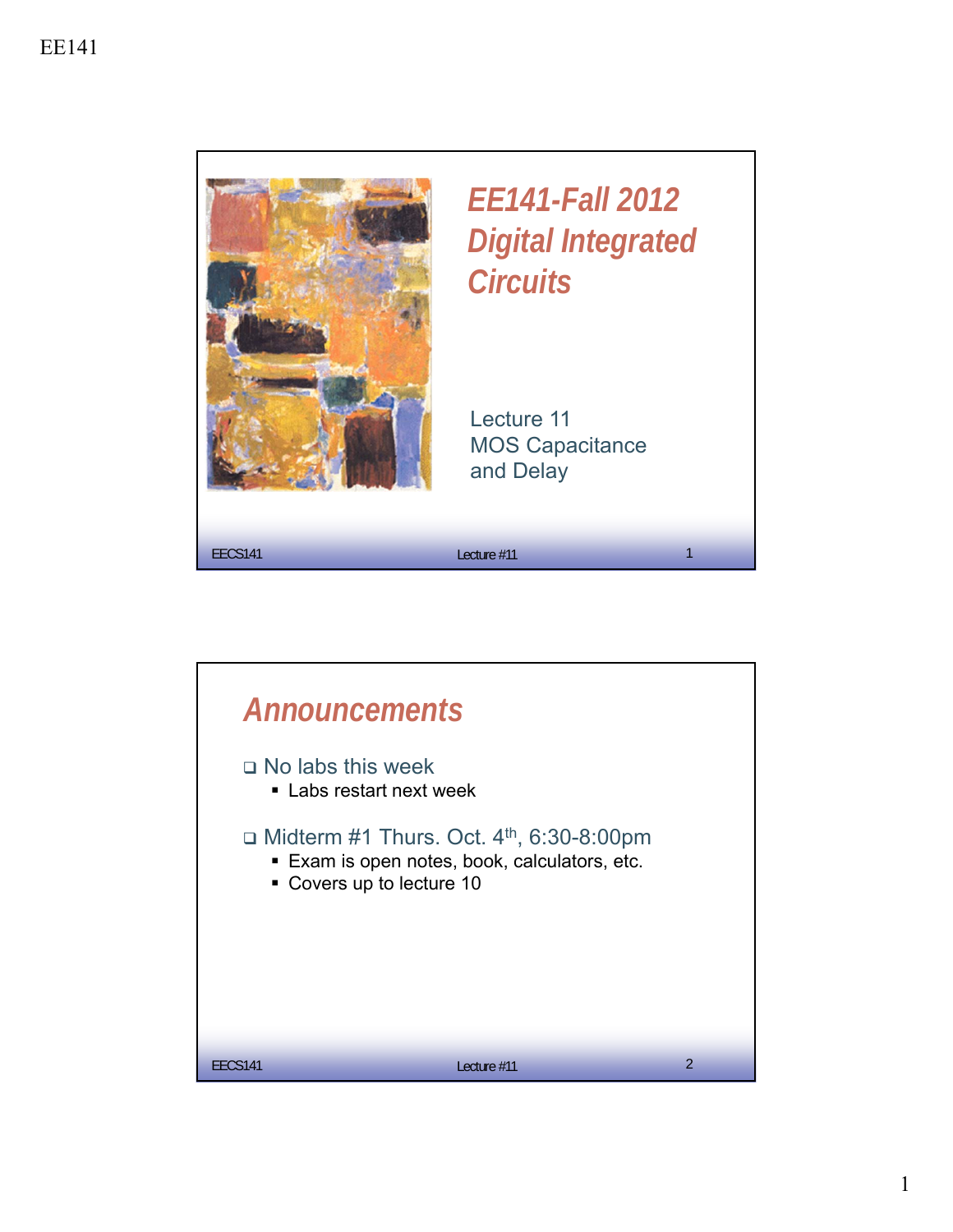

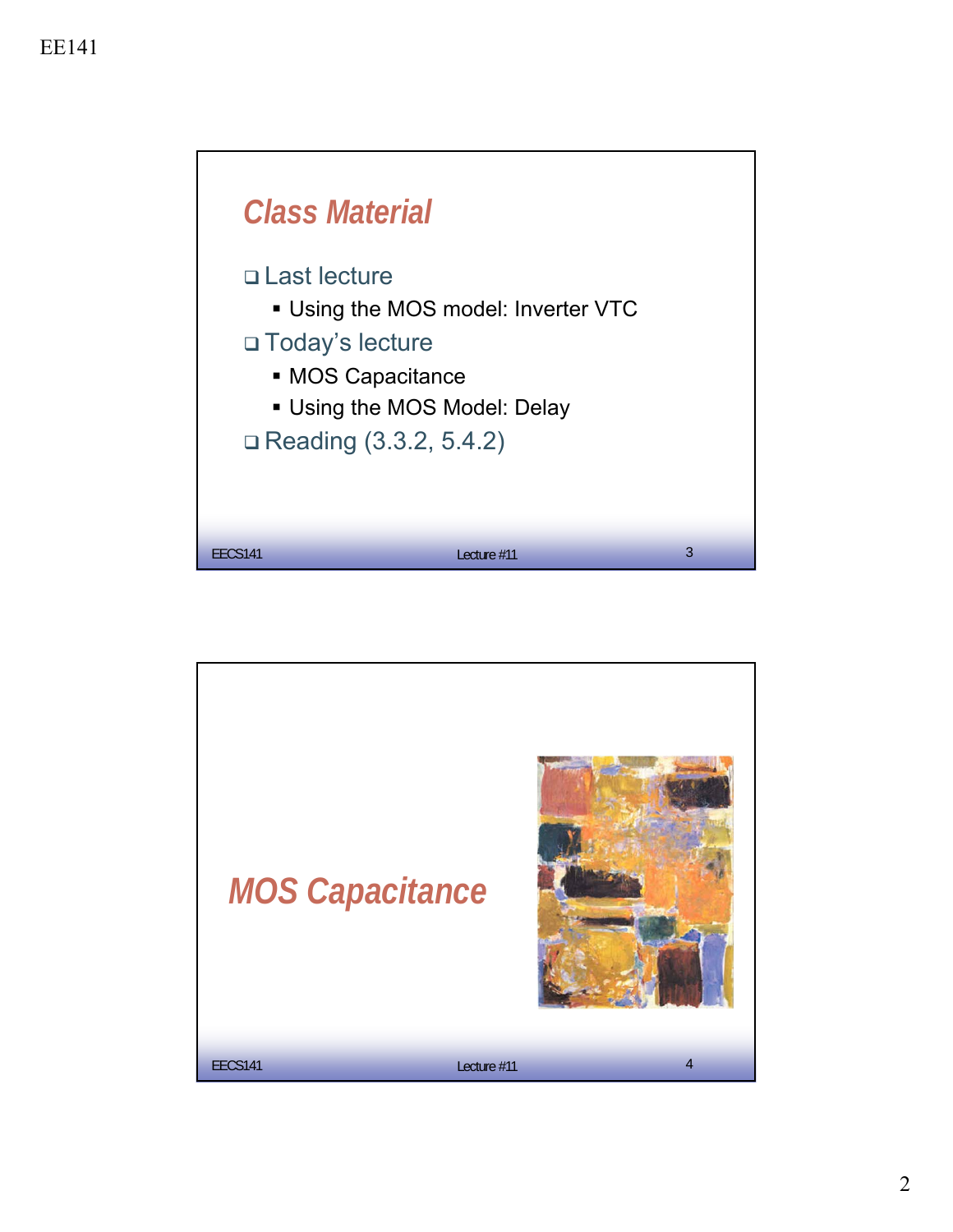

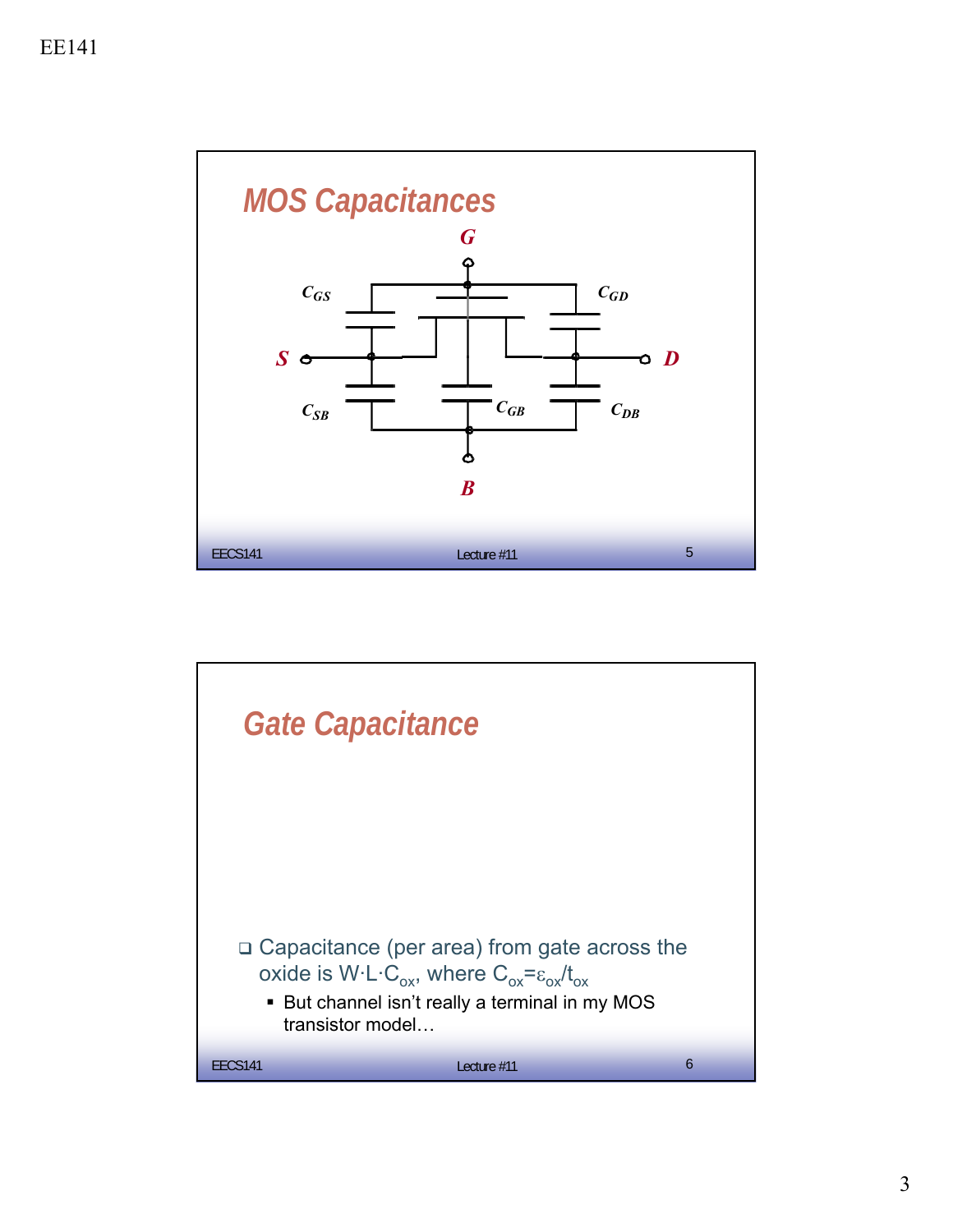

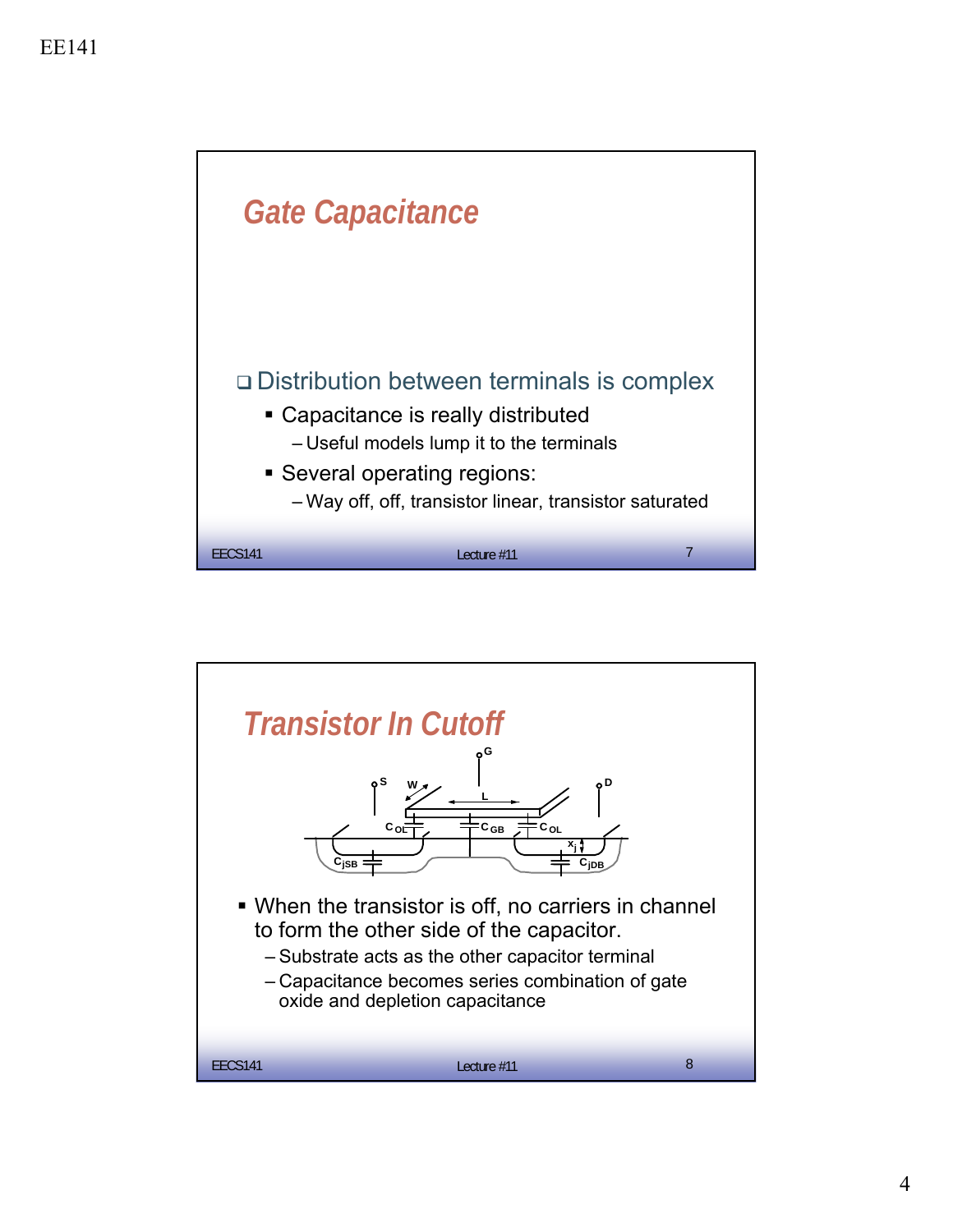

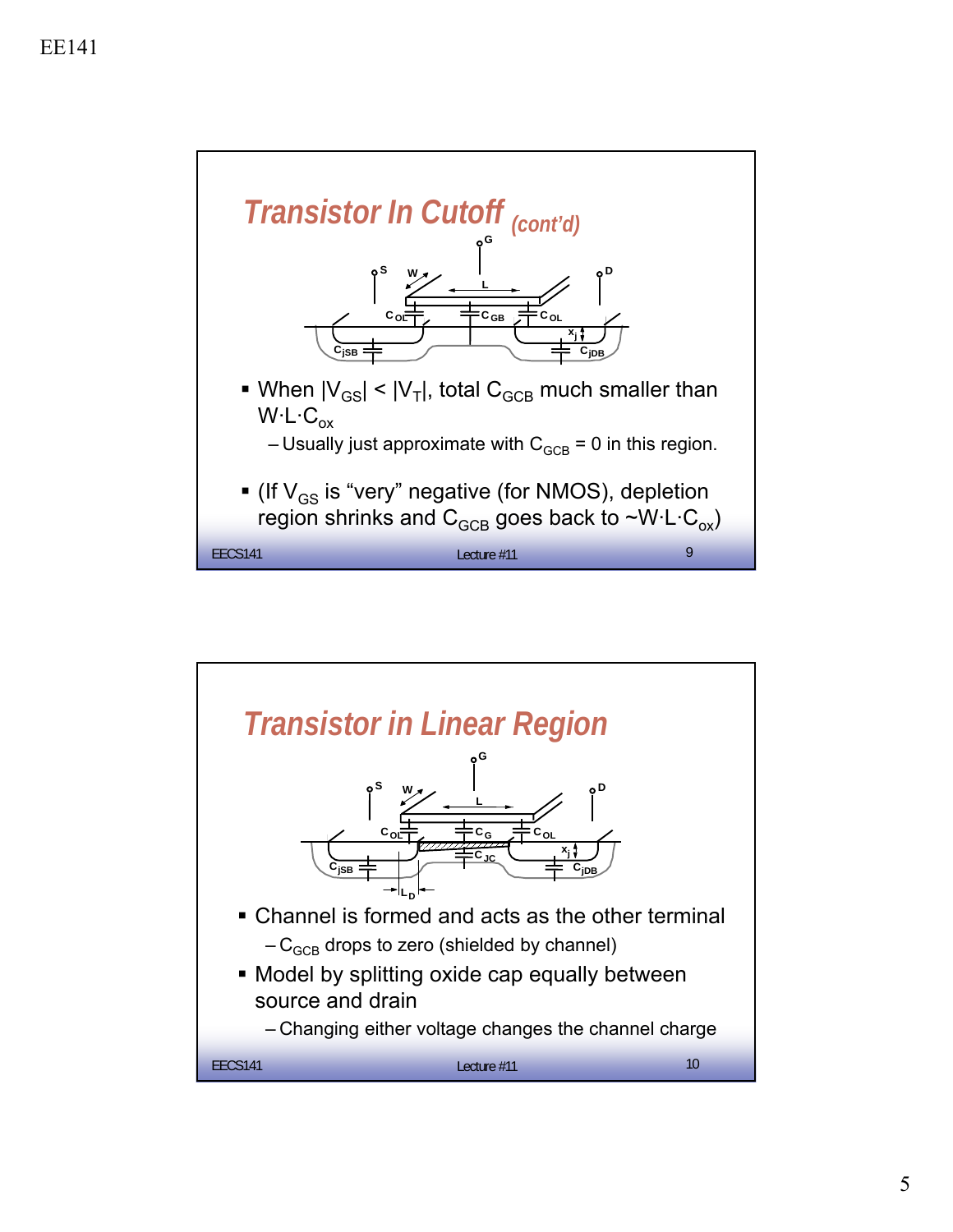## *Transistor in Saturation Region*



 $\blacksquare$  Changing source voltage doesn't change V<sub>GC</sub> uniformly

 $-E.g. V<sub>GC</sub>$  at pinch off point still  $V<sub>TH</sub>$ 

■ Bottom line:  $C_{GCS} \approx 2/3$ ·W·L·C<sub>ox</sub>

| EECS141 | Lecture #11 | 11<br>. . |
|---------|-------------|-----------|
|         |             |           |

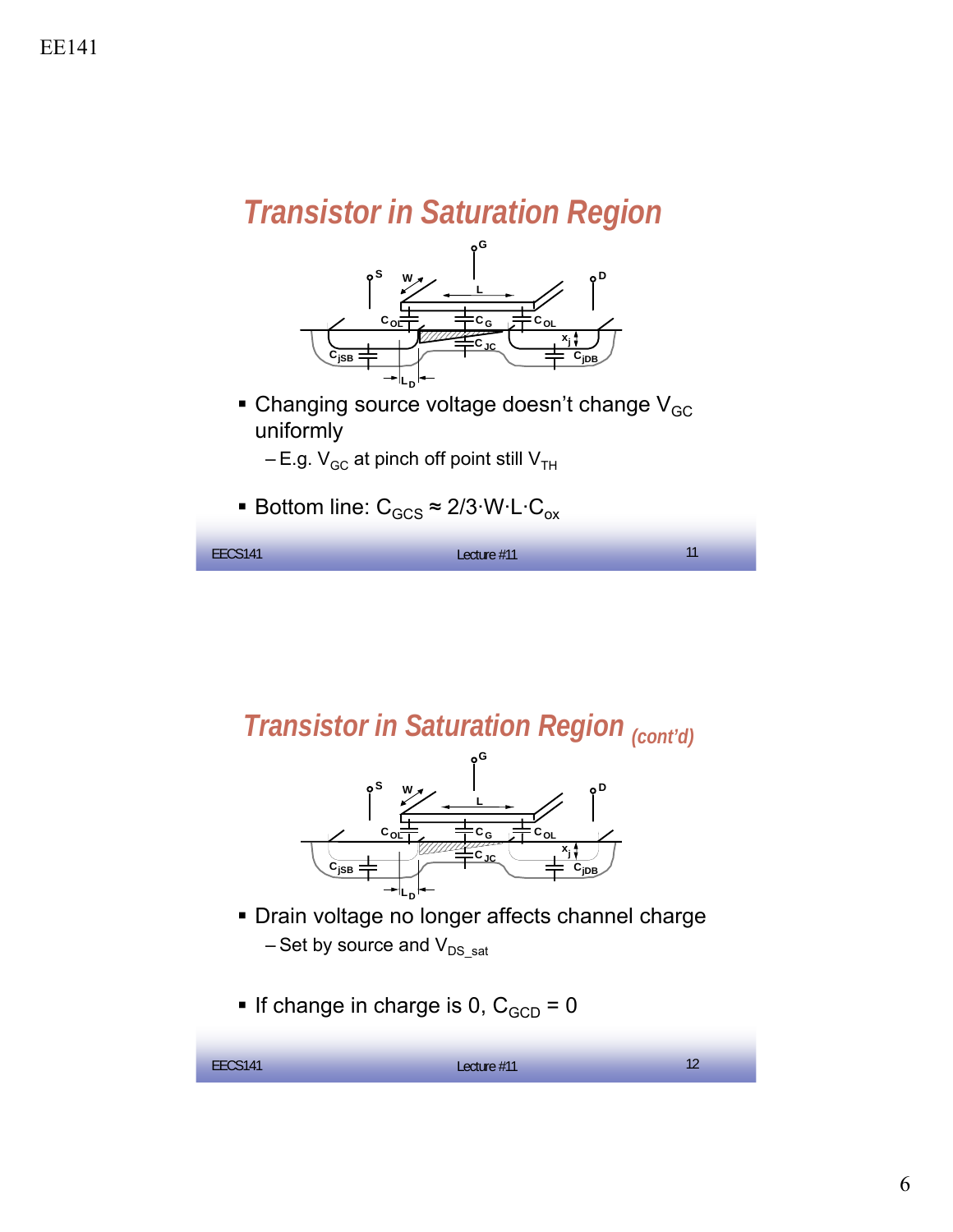

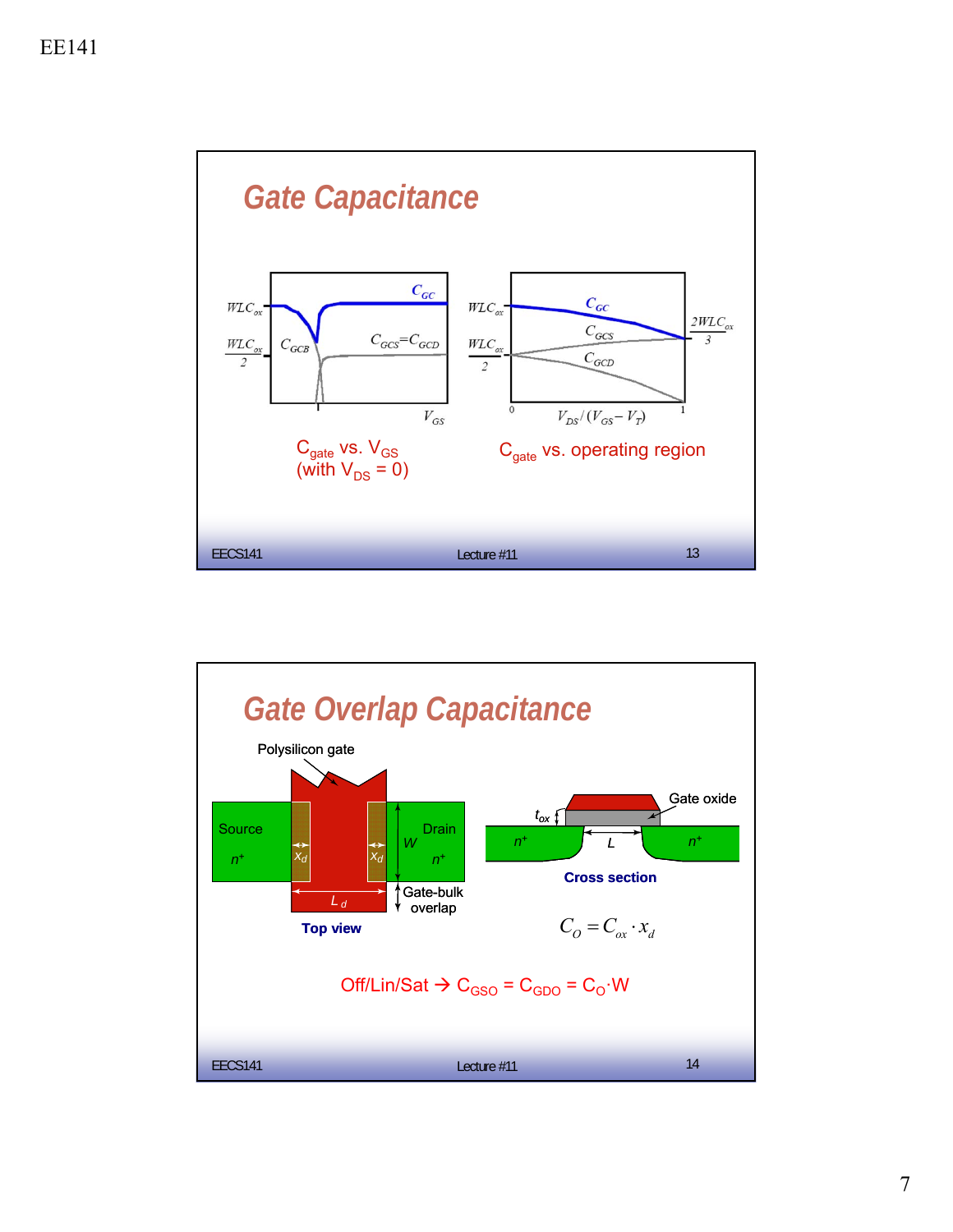

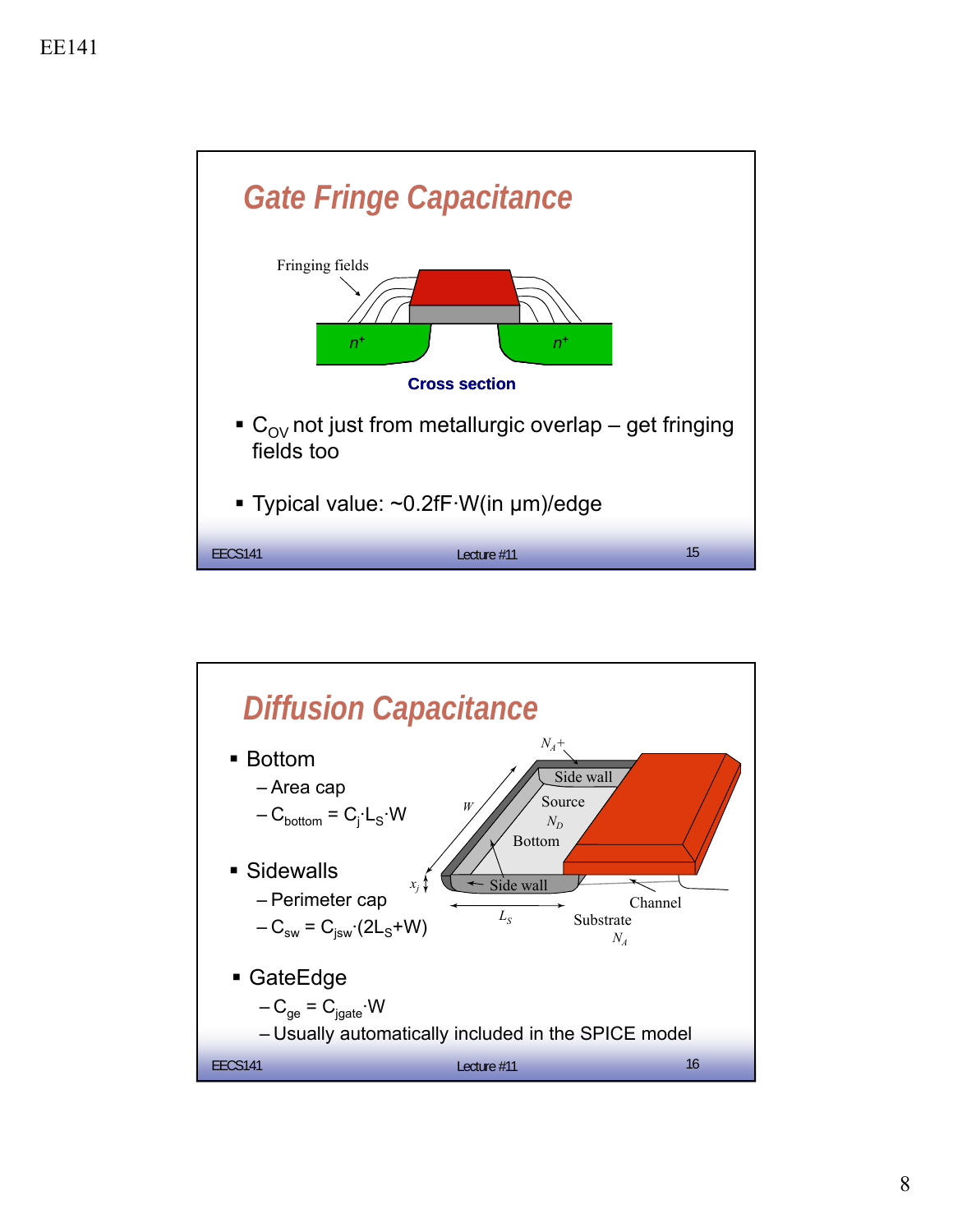

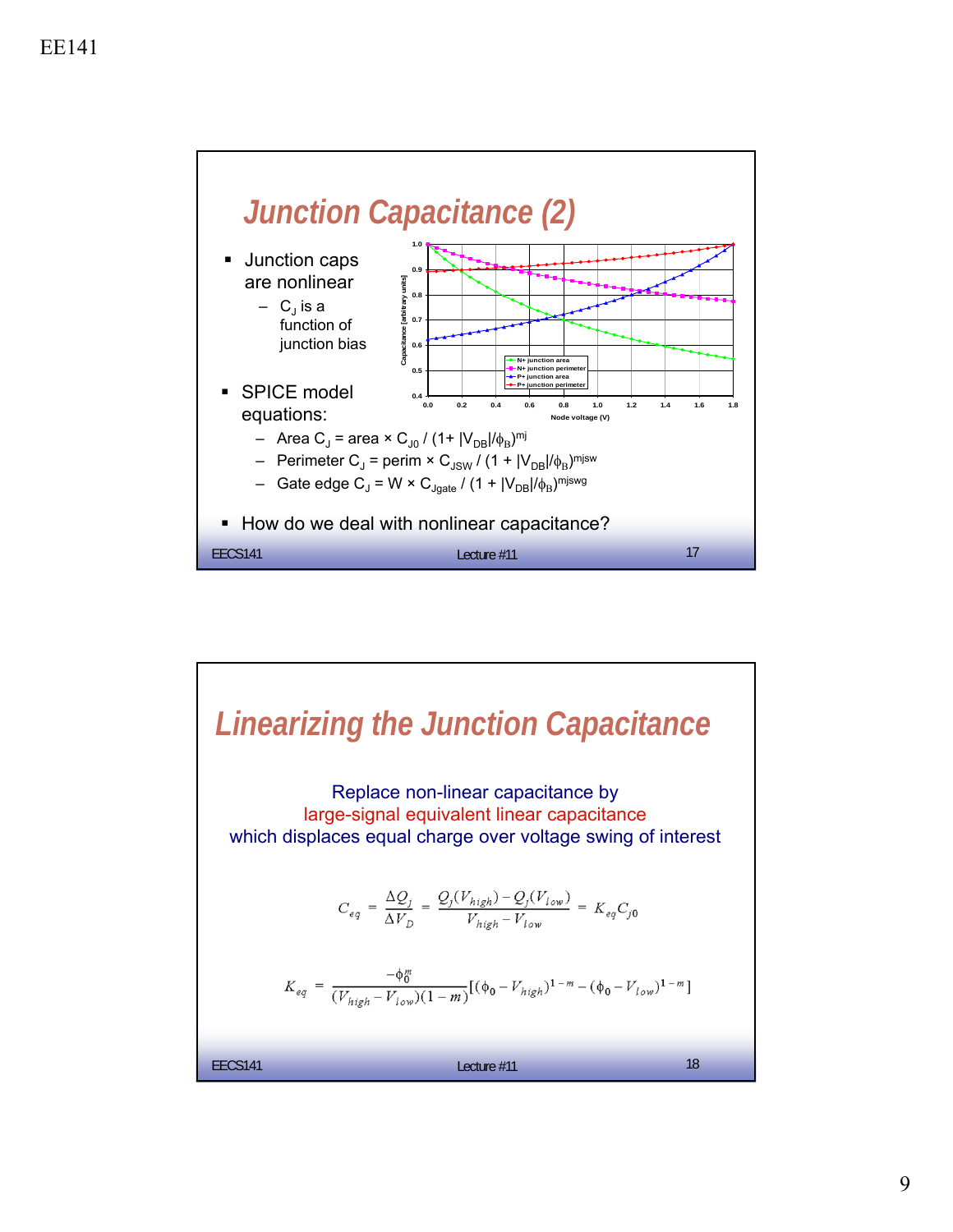

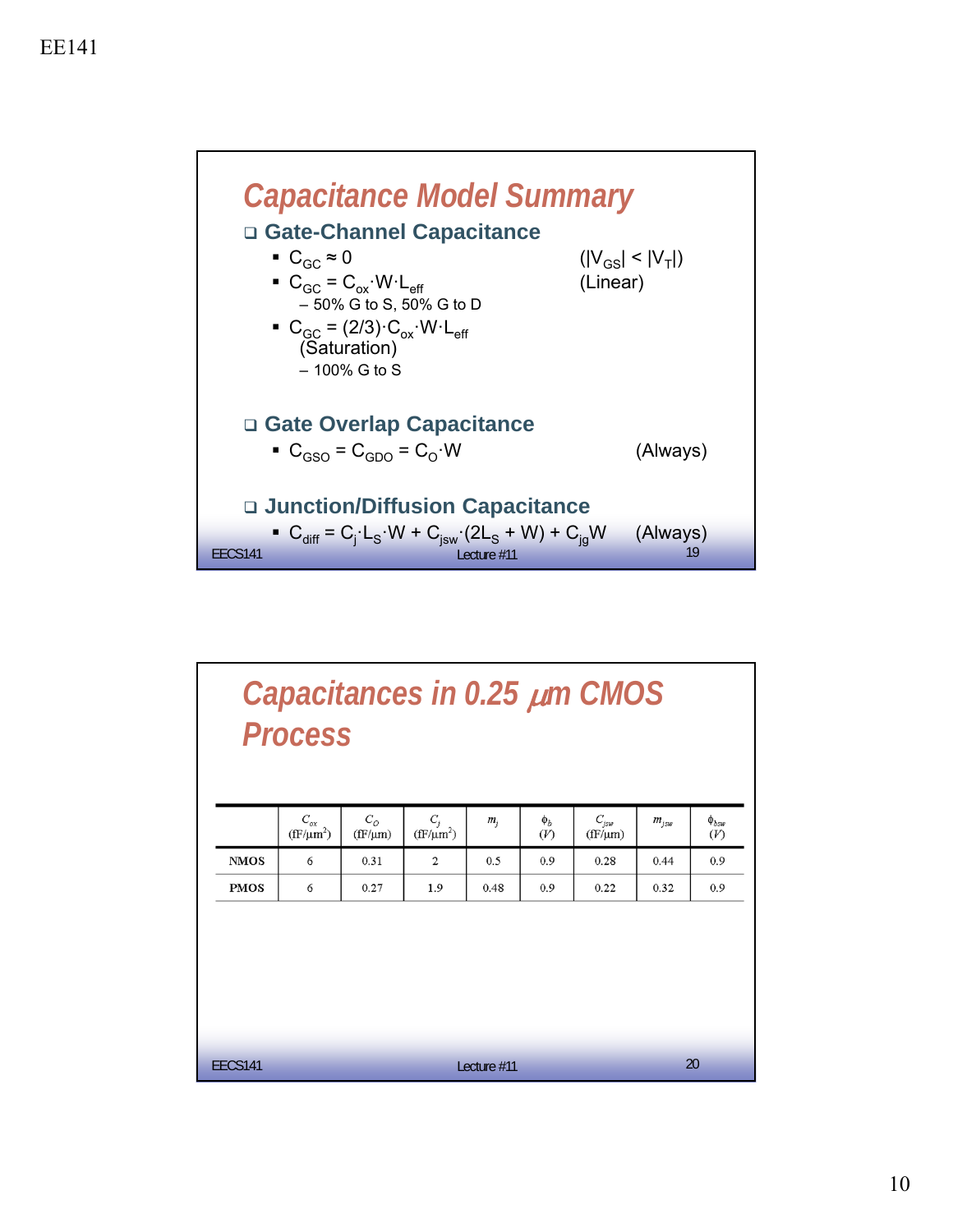

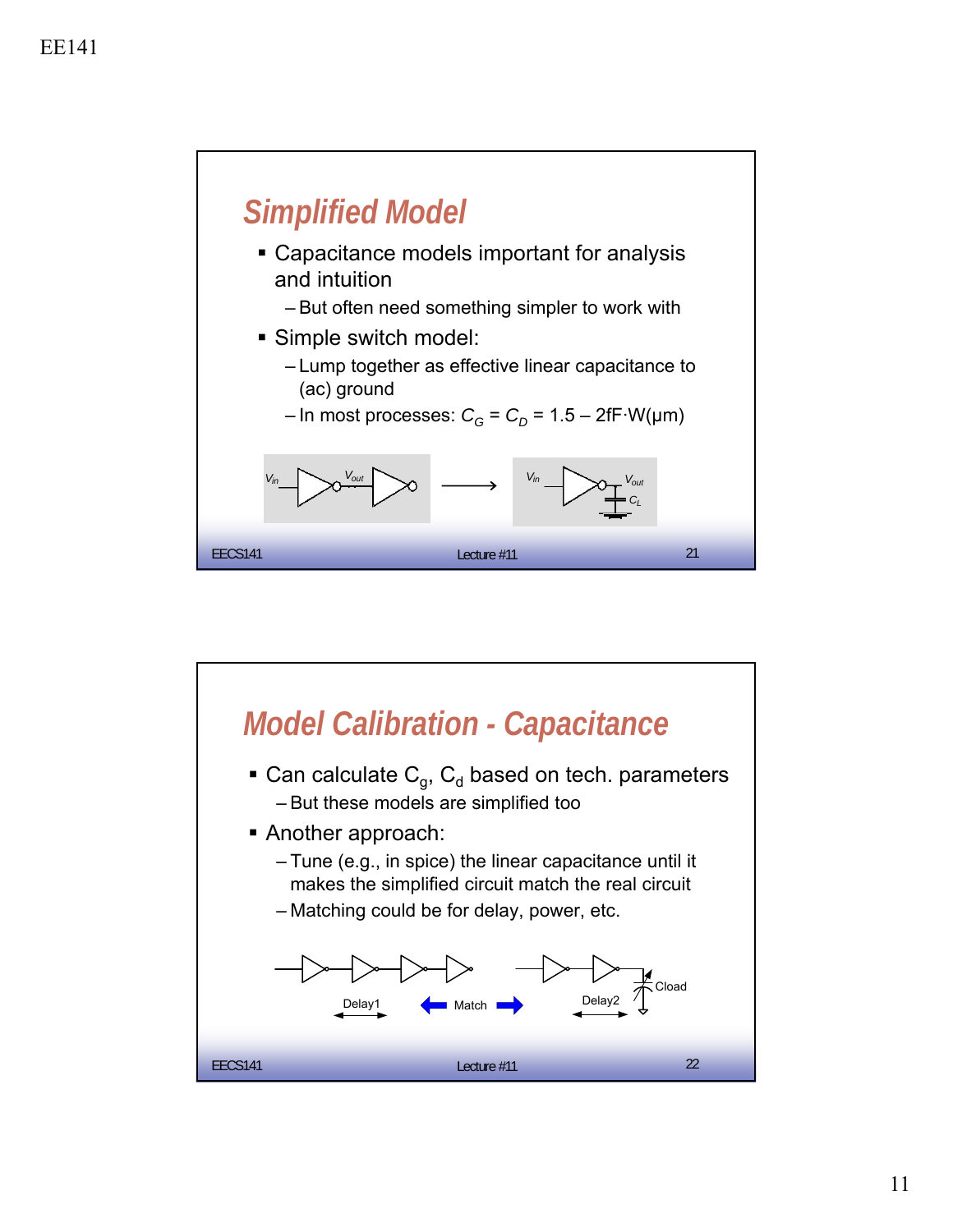

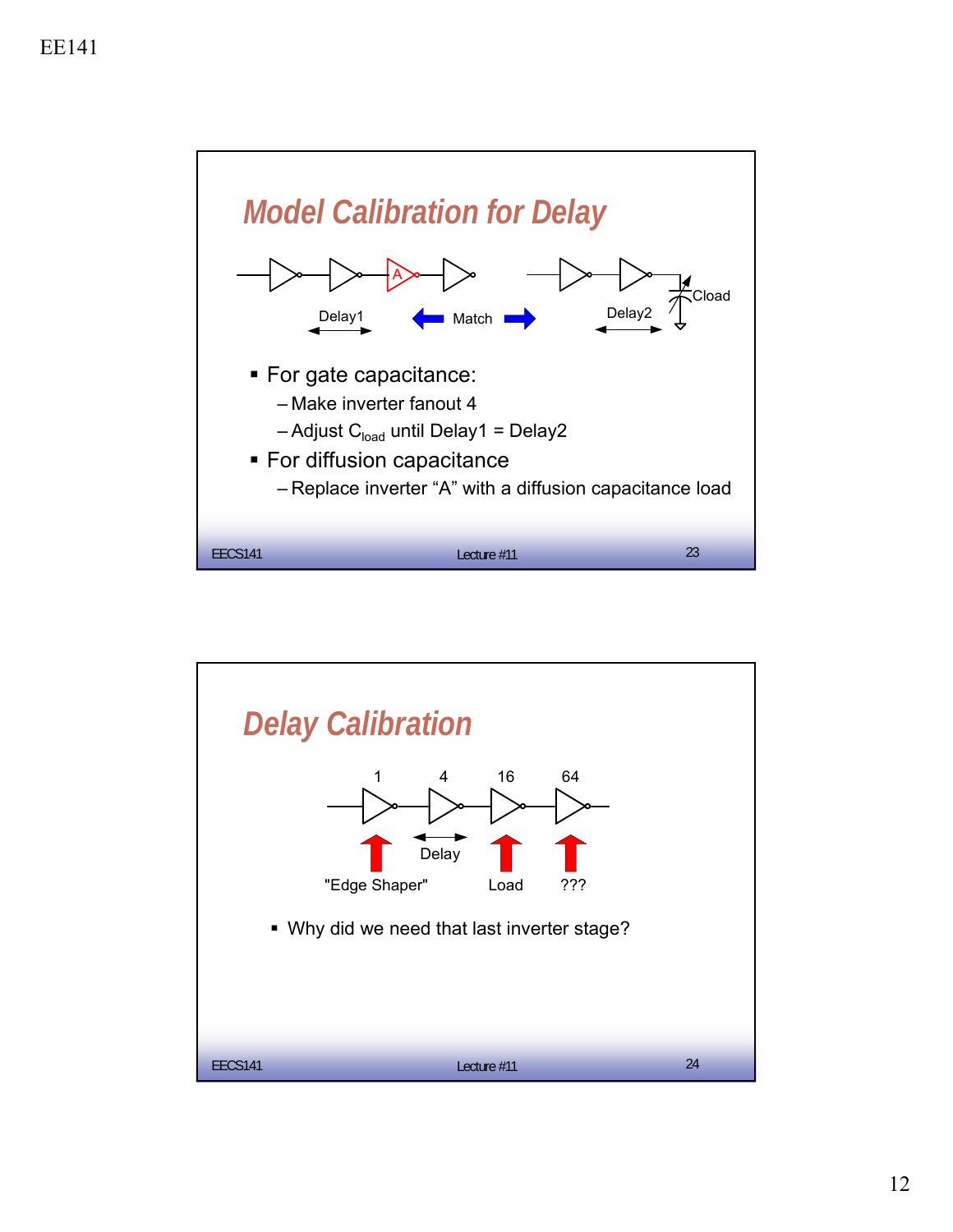

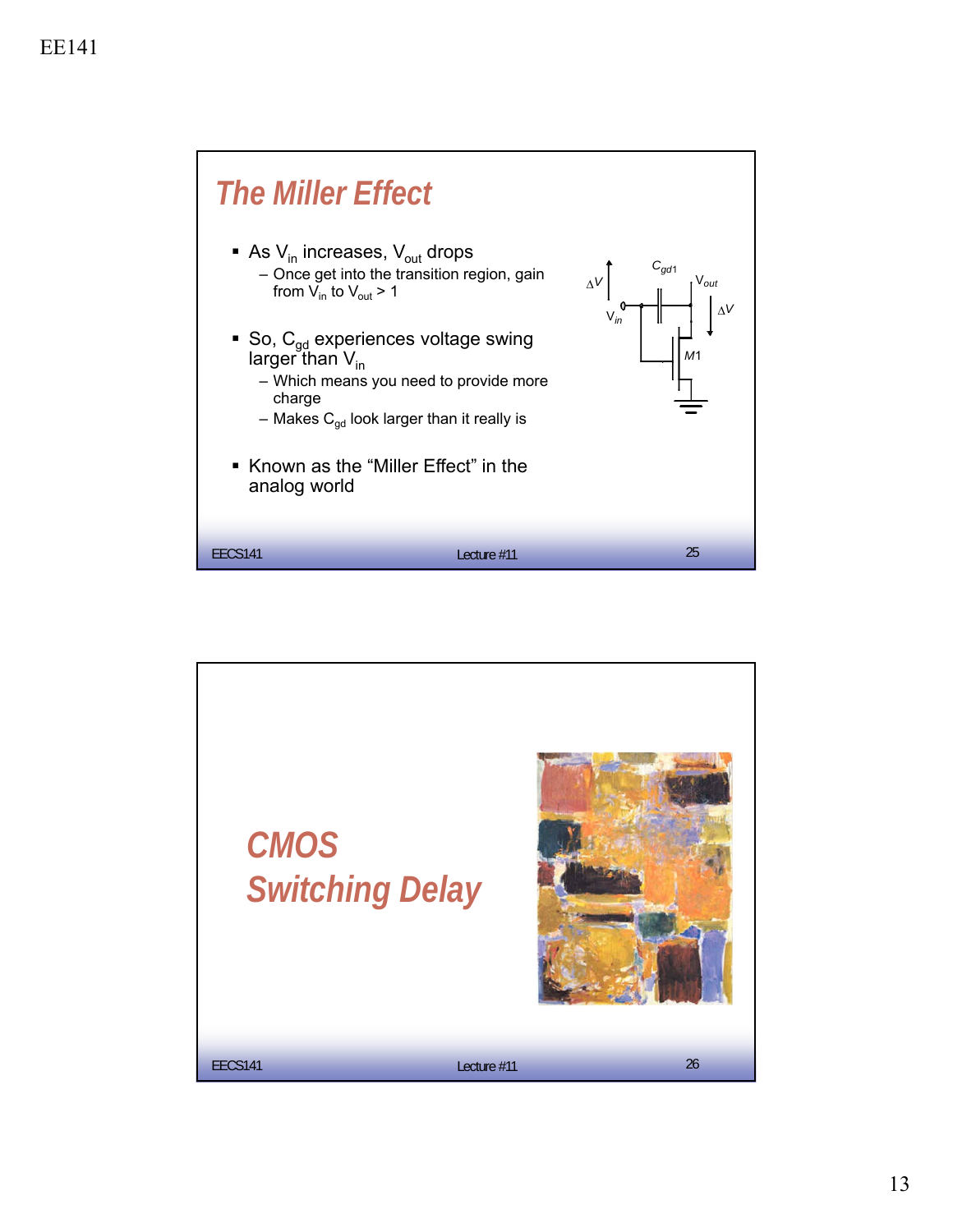

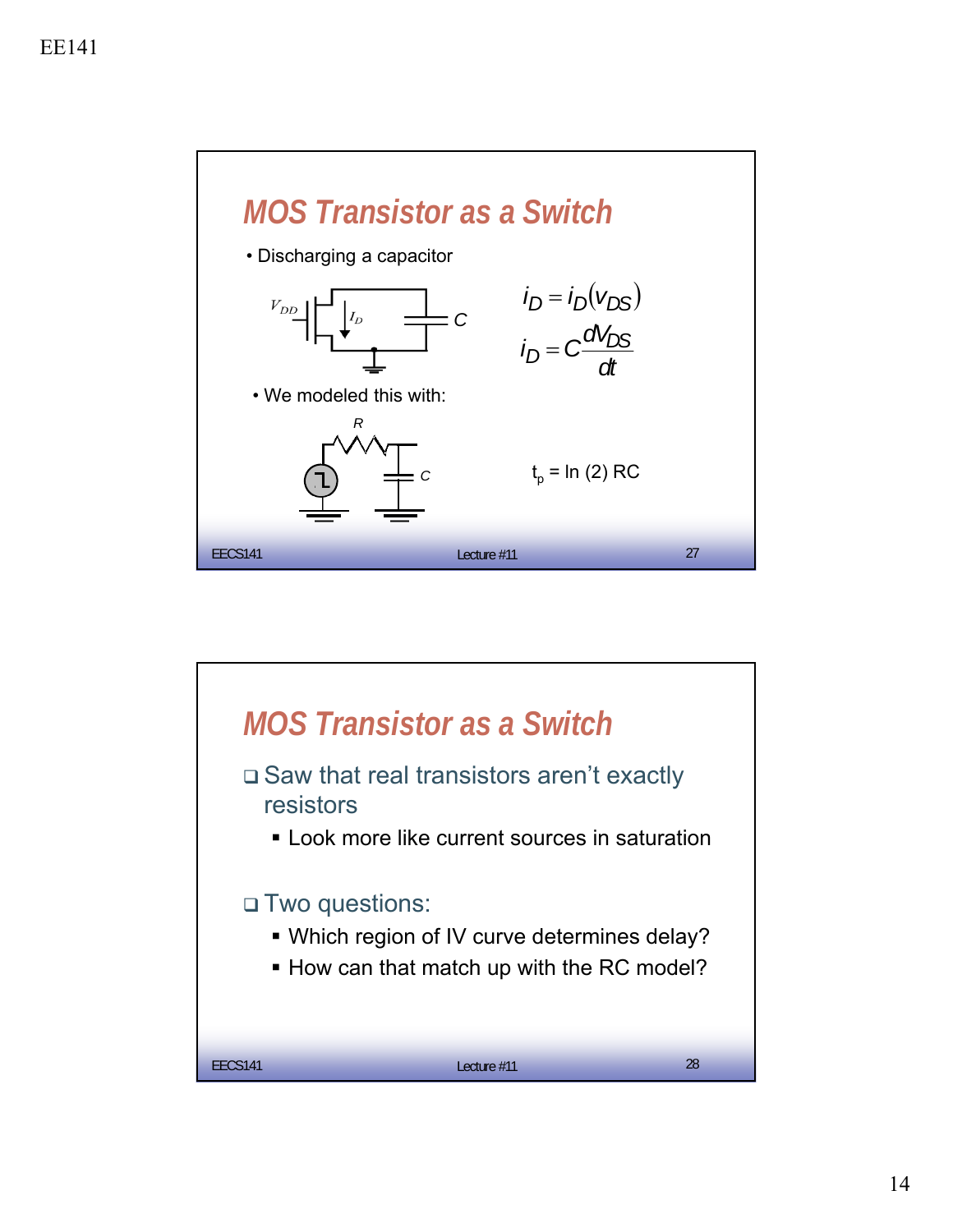

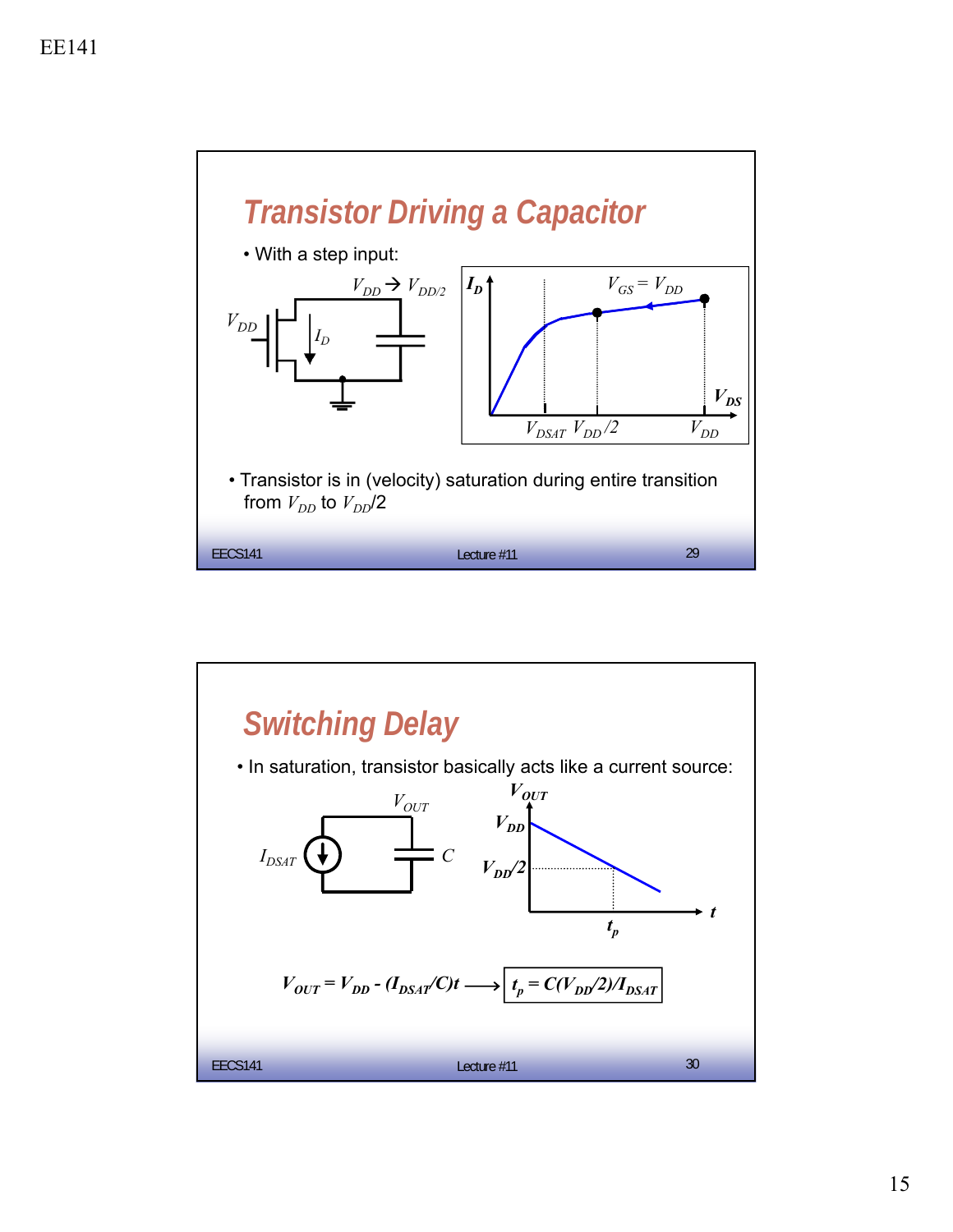

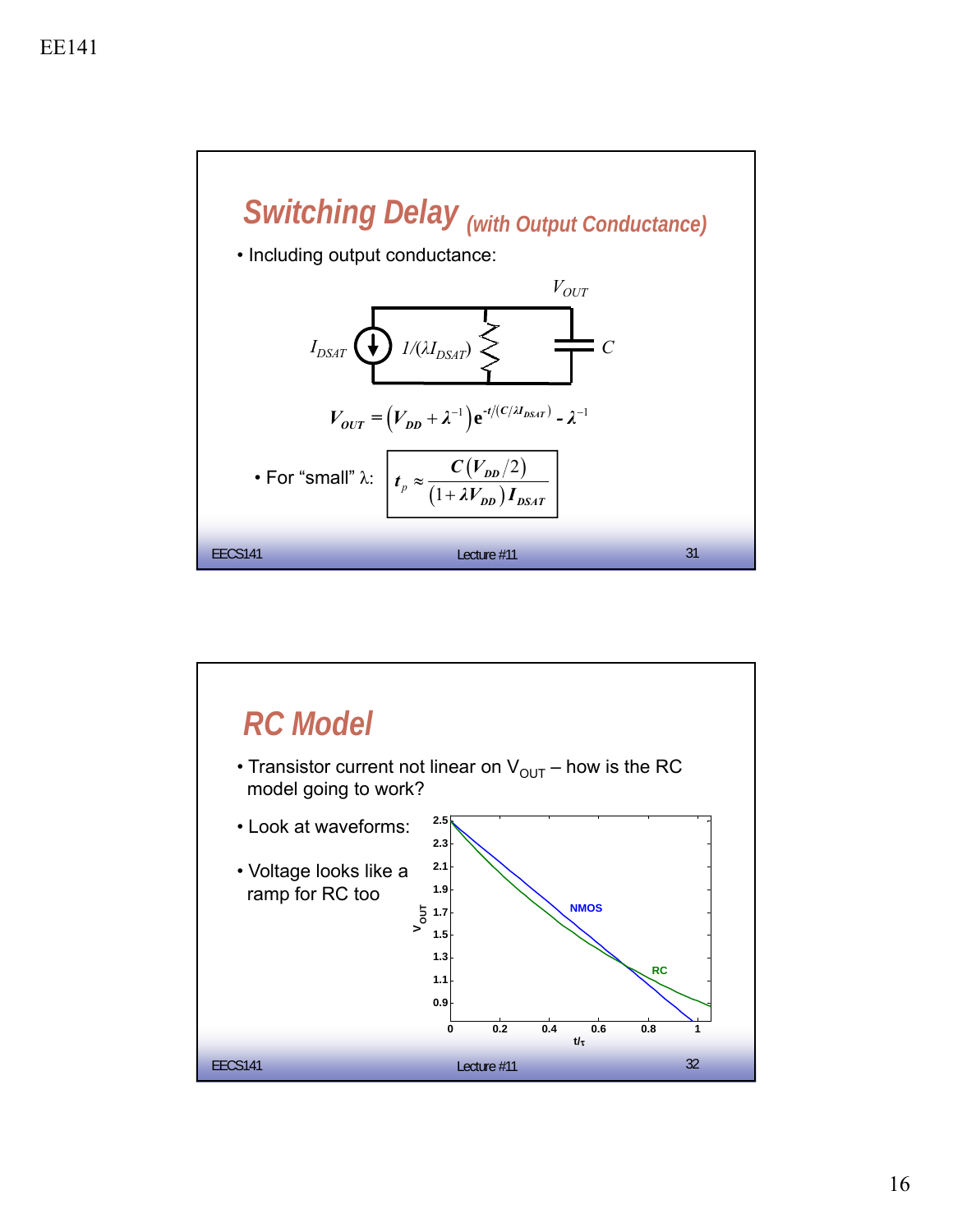